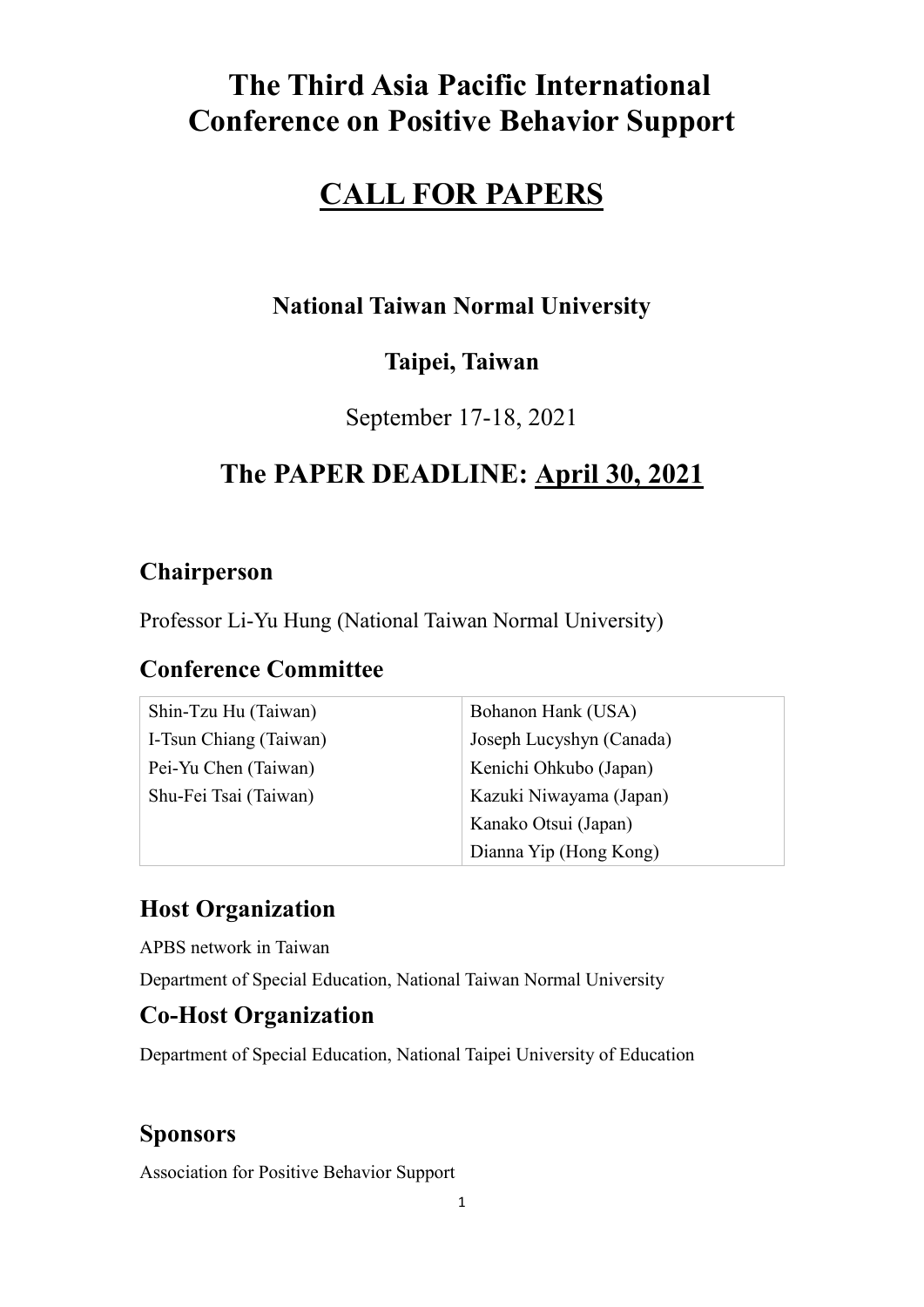### **Introduction**

To promote Positive Behavior Support (PBS) in the Asia Pacific Region, National Taiwan Normal University (NTNU) in collaboration with colleagues from the U.S., Canada, and Japan, has formed a consortium to share research, practice, and training in the Asia Pacific community. In 2021, NTNU will host the 3<sup>rd</sup> Asia-Pacific International Conference on Positive Behavior Support. We cordially invite researchers, practitioners, teachers, and parents from throughout the region to share your research and practice at the conference.

### **Conference Outline**

We are pleased to announce the 3rd Asia-Pacific International Conference on Positive Behavior Support (AAPBS) on September 17 to 18, 2021. The APPBS will be a hybrid event. International participants will attend the conference virtually and local participants will meet in-person at Taipei. There are several important points and dates that we would like to bring to your attention.

### **Keynote Speakers**

**George Sugai, Ph. D**. is Emeritus Professor in the Neag School of Education at the University of Connecticut. In 2019 he retired as Carole J. Neag Endowed Chair and Professor with tenure in School of Education at University of Connecticut. His professional interests included school-wide positive behavior support, classroom and behavior management, and school discipline, and organizational management. He has been a classroom teacher, program director, personnel preparer, and applied researcher. Currently,



he is senior advisor for the OSEP Center on Positive Behavioral Interventions and Supports (www.pbis.org).



**Catherine Bradshaw, Ph. D.** is a Professor and the Associate Dean for Research and Faculty Development at the Curry School of Education at the University of Virginia. Her research interests focus on the development of aggressive behavior, prevention and intervention, child mental health, and program development and evaluation. She is an expert in implementation science and coaching models. She was previously the Associate Editor for the Journal of Research on Adolescence and is currently the editor of Prevention Science.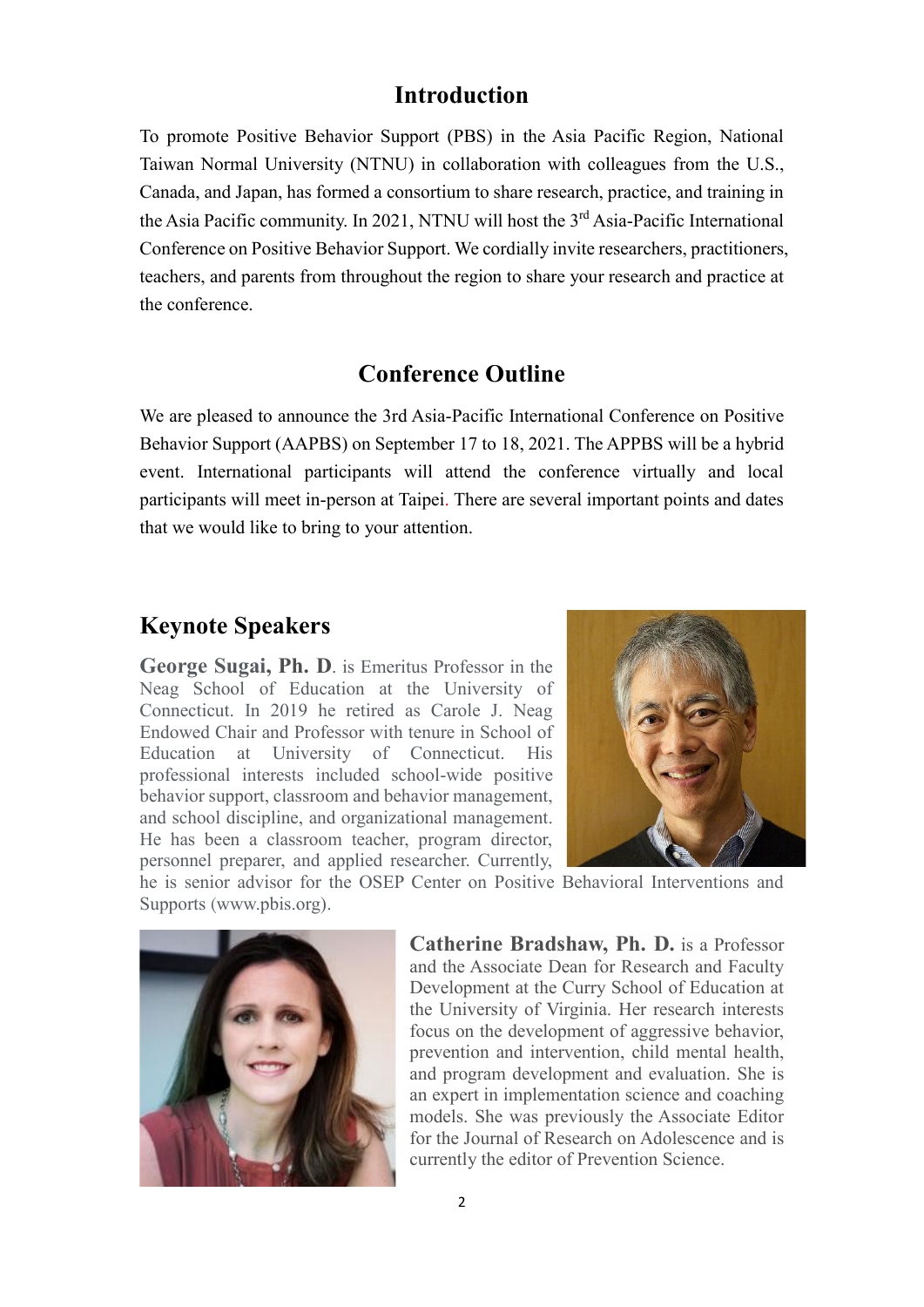### **Call for Papers**

The conference requests submission of one of three types of proposals:

- Oral presentations
- Symposium sessions
- Interactive poster sessions
- *Oral presentation sessions* are 45 minutes in length. The lead presenter can submit individually or with co-presenters a proposal focused on one topic for the entire oral presentation.
- *Symposium sessions* are 90 minutes in length. Three research papers related to a theme or topic are presented and be limited to 20 minutes. Additional time would be allowed for the discussant and for questions from the audience.
- *Interactive poster sessions* are 90 minutes in length. The presenter will be expected to be present during the entire poster entire session, and to interact with and answer questions from conference attendees who show an interest in the poster.

All proposals should be submitted electronically and will be reviewed by the conference committee. Proposals should indicate the preferred type; however, the conference committee reserves the right to change the requested session type in order to create a balanced and integrated program.

### **Paper Submission Guidelines**

The Call for Papers for the 3rd Asia-Pacific International Conference on Positive Behavior Support, September 17-18, 2021, at Taipei is now open. Please submit your proposal through [https://reurl.cc/L1Gv2x.](https://reurl.cc/L1Gv2x) Submissions will be accepted through **April 30, 2021**. Please consult the table below entitled "Important Dates for Conference Presenters" for more information.

#### **Topics**

Presenters should consider submissions that address some targeted topics including:

- School-Related
	- o Academics
	- o Classroom
	- o Individual Students
	- o Justice
	- o School-wide Systems
	- o District/Government System
- Developmental Disabilities/Individuals at Risk
	- o Autism Spectrum Disorder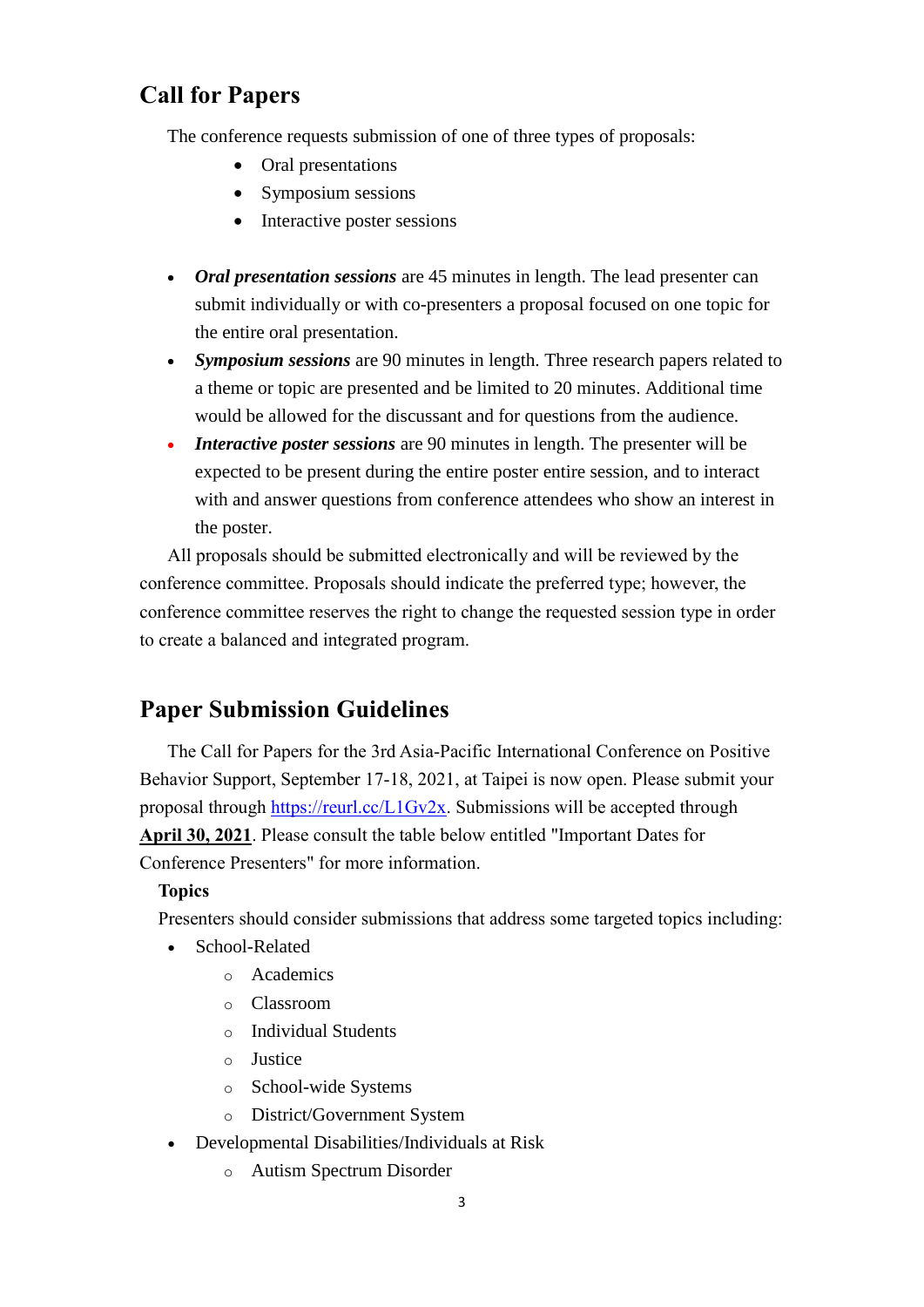- o Emotional Behavioral Disorders
- o Community
- o Early Childhood Intervention
- o Individual Supports
- o Intellectual and/or Developmental Disabilities
- o Positive Behavior Supports for Adults
- Cross-Area
	- o Multi-cultural
	- o Families
	- o Mental Health
	- o Training
	- o Ethics, Policy and Best Practice in PBS
	- o Research Topics

#### **Title**

Please use title case when entering the title (e.g., Positive Behavior Support), not all lowercase or all capital letters. Please limit titles to 15 words (200 characters).

Please spell out all acronyms. No ending punctuation or quotation marks around the title are necessary.

### **Authors**

Author(s) (list the following information for  $EACH$  author)</u>

- Full name
- Affiliation
- Department/Division
- Email address

#### **Keywords**

Up to four keywords

### **Abstract**

The abstract should be  $350-500$  words. All acronyms must be spelled out at first mention. The abstract should include the following elements:

- Rationale and Objectives or purposes
- Methods
- Results/Conclusion
- Implication of the study

#### **Summary**

Please provide a 35-word summary. It will be included in the Conference Program.